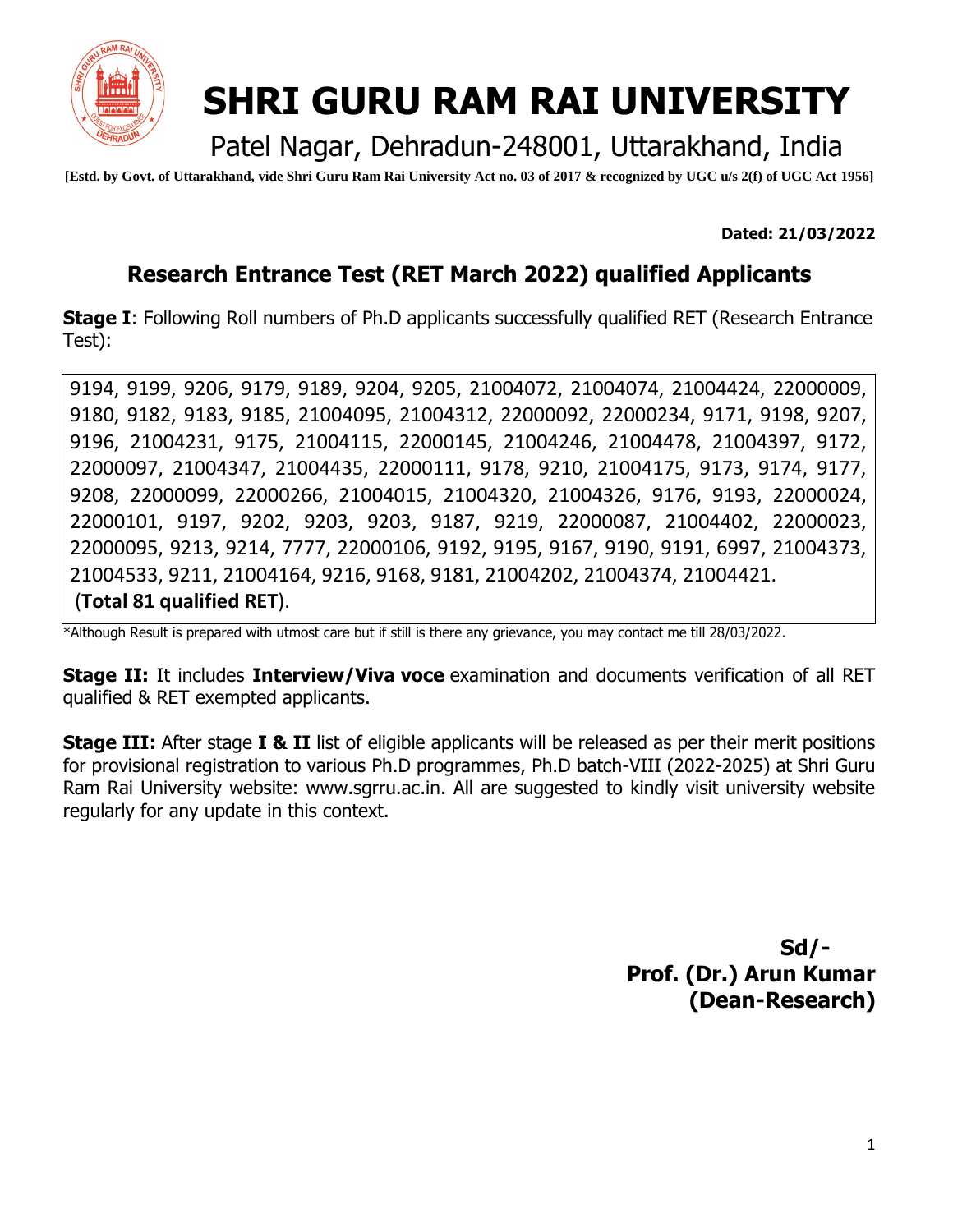

## **SHRI GURU RAM RAI UNIVERSITY**

Patel Nagar, Dehradun-248001, Uttarakhand, India

**[Estd. by Govt. of Uttarakhand, vide Shri Guru Ram Rai University Act no. 03 of 2017 & recognized by UGC u/s 2(f) of UGC Act 1956]**

**Dated: 21/03/2022**

#### **List of Ph.D Applicants Exempted from Research Entrance Test (RET) March, 2022**

| $S_{1}$<br>No. | Reg. No. | <b>Student Name</b>           | Catego<br>ry | <b>NET/GATE/SE</b><br>T/GPAT/M.Phi     | <b>Subject</b>              |
|----------------|----------|-------------------------------|--------------|----------------------------------------|-----------------------------|
| 1.             | 9169     | Kanak Lata Kumari             | <b>SC</b>    | <b>NET</b>                             | Hindi                       |
| 2.             | 9188     | Anupama Karwal                | Gen          | <b>NET</b>                             | Mgt. HR                     |
| 3.             | 9999     | Km. Karuna Devi               | <b>OBC</b>   | M.Phil                                 | English                     |
| 4.             | 9201     | Vibhor Sharma                 | Gen          | 10 Years<br>Professional<br>Experience | Microbiology                |
| 5.             | 9218     | Km. Namrta Lata               | <b>SC</b>    | <b>NET</b>                             | <b>Music</b>                |
| 6.             | 9212     | Wasu Deodas                   | <b>GEN</b>   | <b>NET</b>                             | <b>Music</b>                |
| 7.             | 22000105 | Shivani Singh                 | <b>GEN</b>   | <b>NET</b>                             | Geography                   |
| 8.             | 9200     | Ashok Kumar                   | <b>SC</b>    | <b>NET</b>                             | Education                   |
| 9.             | 21004187 | Neha Gupta                    | <b>GEN</b>   | <b>NET</b>                             | Home Science                |
| 10.            | 21004162 | <b>Arvind Singh</b><br>Gusain | <b>GEN</b>   | 10 Years<br>Professional<br>Experience | Pharmaceutical<br>Chemistry |

 **Sd/- Prof. (Dr.) Arun Kumar (Dean-Research)**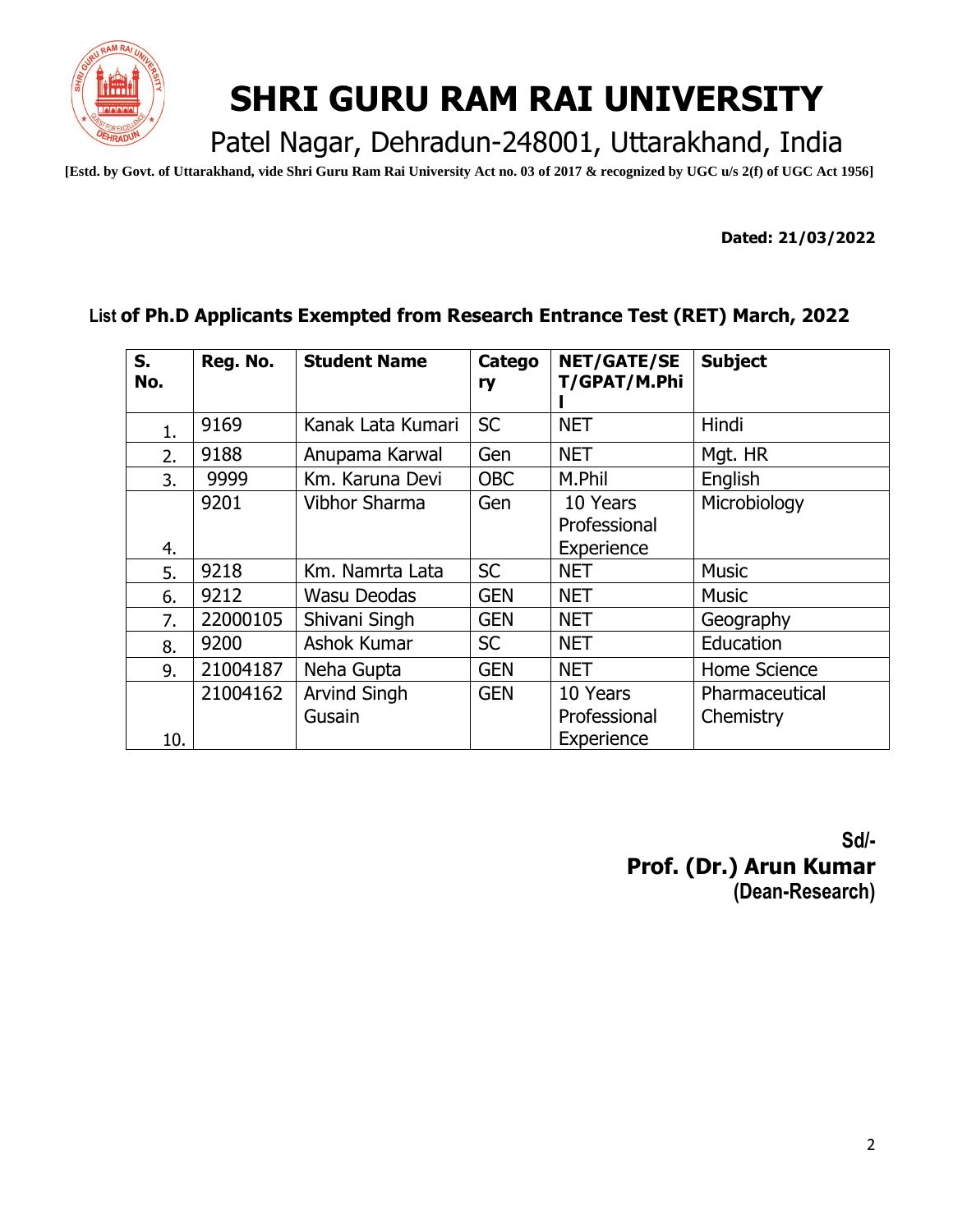

### **SHRI GURU RAM RAI UNIVERSITY**

#### PATEL NAGAR DEHRADUN, UTTARAKHAND-248001

**[Estd. by Govt. of Uttarakhand, vide Shri Guru Ram Rai University Act no. 03 of 2017 & recognized by UGC u/s 2(f) of UGC Act 1956]**

**Dated: 21/03/2022**

#### **Viva voce Schedule for**

#### **RET Qualified & RET exempted Applicants (Ph.D. Batch-VIII, 2022-2025)**

#### **Panel –I**

- **Subjects:** Agronomy & Horticulture
- **Date & time:**  $30/03/2022$  at 11.00 am
- **Venue:** SGRR School of Agriculture Sciences, SGRR University, Pathribagh campus, Dehradun.

#### **Panel –II**

- **Subjects:** Seed Science Technology, Soil Science & Plant Pathology.
- **Date & time:** 30/03/2022 at 11.00 am
- **Venue:** SGRR School of Agriculture Sciences, SGRR University, Pathribagh campus, Dehradun.

#### **Panel –III**

- **Subjects:** Biotechnology, Chemistry & Zoology
- **Date & time:** 30/03/2022 at 11.00 am
- **Venue:** Central Research Lab., SGRR College of Basic & Applied Sciences, SGRR University, Patel Nagar, Dehradun.

#### **Panel –IV**

- **Subjects:** Botany & Microbiology
- Date & time:  $30/03/2022$  at 11.00 am
- **Venue:** SGRR College of Basic & Applied Sciences, SGRR University, Patel Nagar, Dehradun.

#### **Panel –V**

- **Subjects:** Mathematics & Geology
- **Date & time:**  $30/03/2022$  at 11.00 am
- **Venue:** Auditorium, SGRR College of Basic & Applied Sciences, SGRR University, Patel Nagar, Dehradun.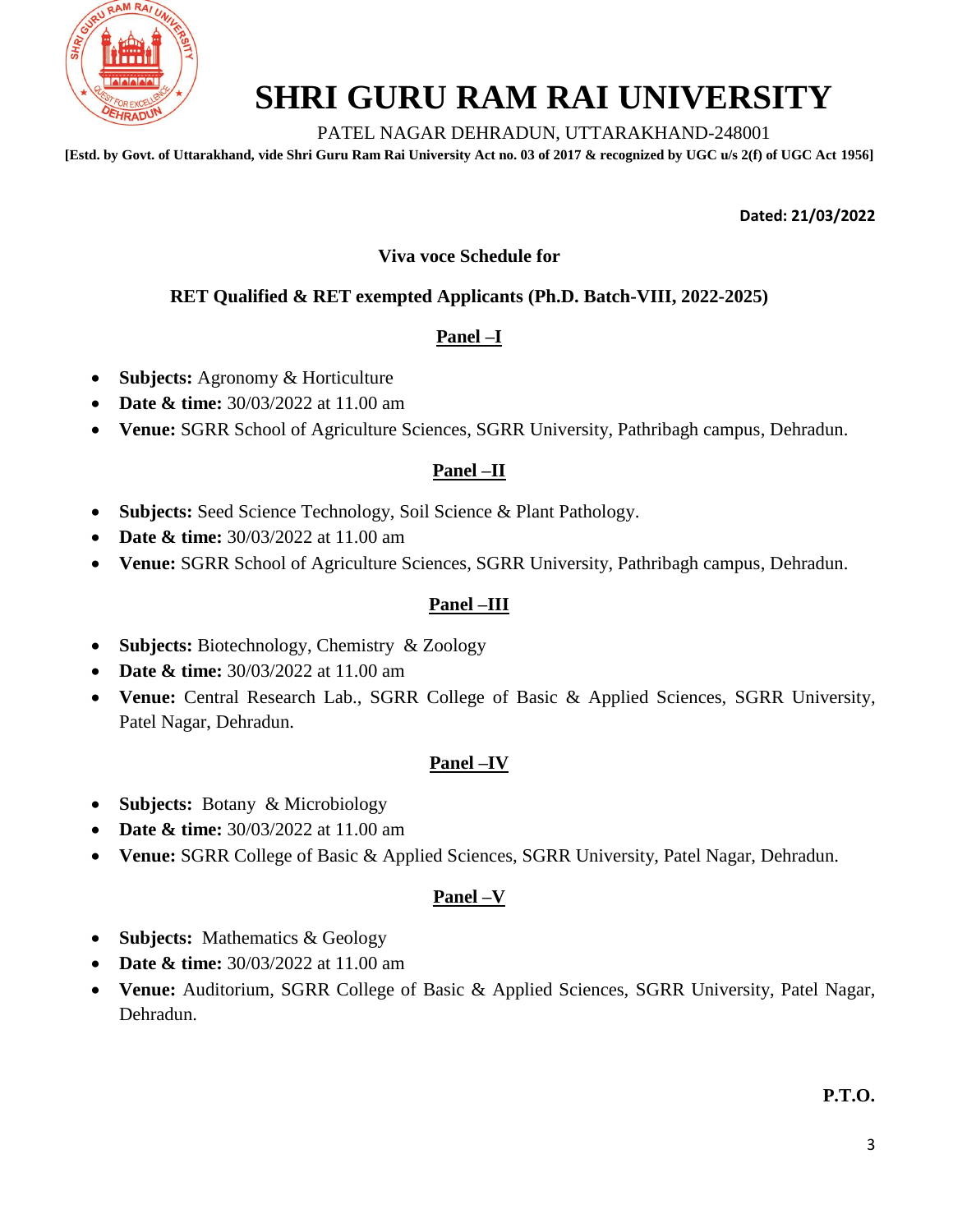#### **Panel –VI**

- **Subjects:** Medical Physiology
- **Date & time:**  $30/03/2022$  at 11.00 am
- **Venue:** Deptt. Medical Physiology, SGRR University, Patel Nagar, Dehradun.

#### **Panel –VII**

- **Subjects:** Mass Communication, Home Science & English.
- **Date & time:**  $30/03/2022$  at 11.00 am
- **Venue:** Seminar Hall, Administrative Block, SGRR University, Patel Nagar, Dehradun.

#### **Panel –VIII**

- **Subjects:** Geography, Hindi & Music.
- **Date & time:**  $30/03/2022$  at 2.00 pm
- **Venue:** Seminar Hall, Administrative Block, SGRR University, Patel Nagar, Dehradun.

#### **Panel –IX**

- **Subjects:** Pharmaceutical Sciences,
- **Date & time:** 30/03/2022 at 11.00 am
- **Venue:** SGRR School of Pharmaceutical Sciences, SGRR University, Patel Nagar, Dehradun.

#### **Panel –X**

- **Subjects:** Marketing & Human Resource Management.
- **Date & time:** 30/03/2022 at 11.00 am
- **Venue:** School of Management,, SGRR University, Patel Nagar, Dehradun.

#### **Panel –XI**

- **Subjects:** Education & Political Science.
- **Date & time:**  $31/03/2022$  at 11.00 am
- **Venue:** Seminar Hall, Administrative Block, SGRR University, Patel Nagar, Dehradun.

#### **P.T.O.**